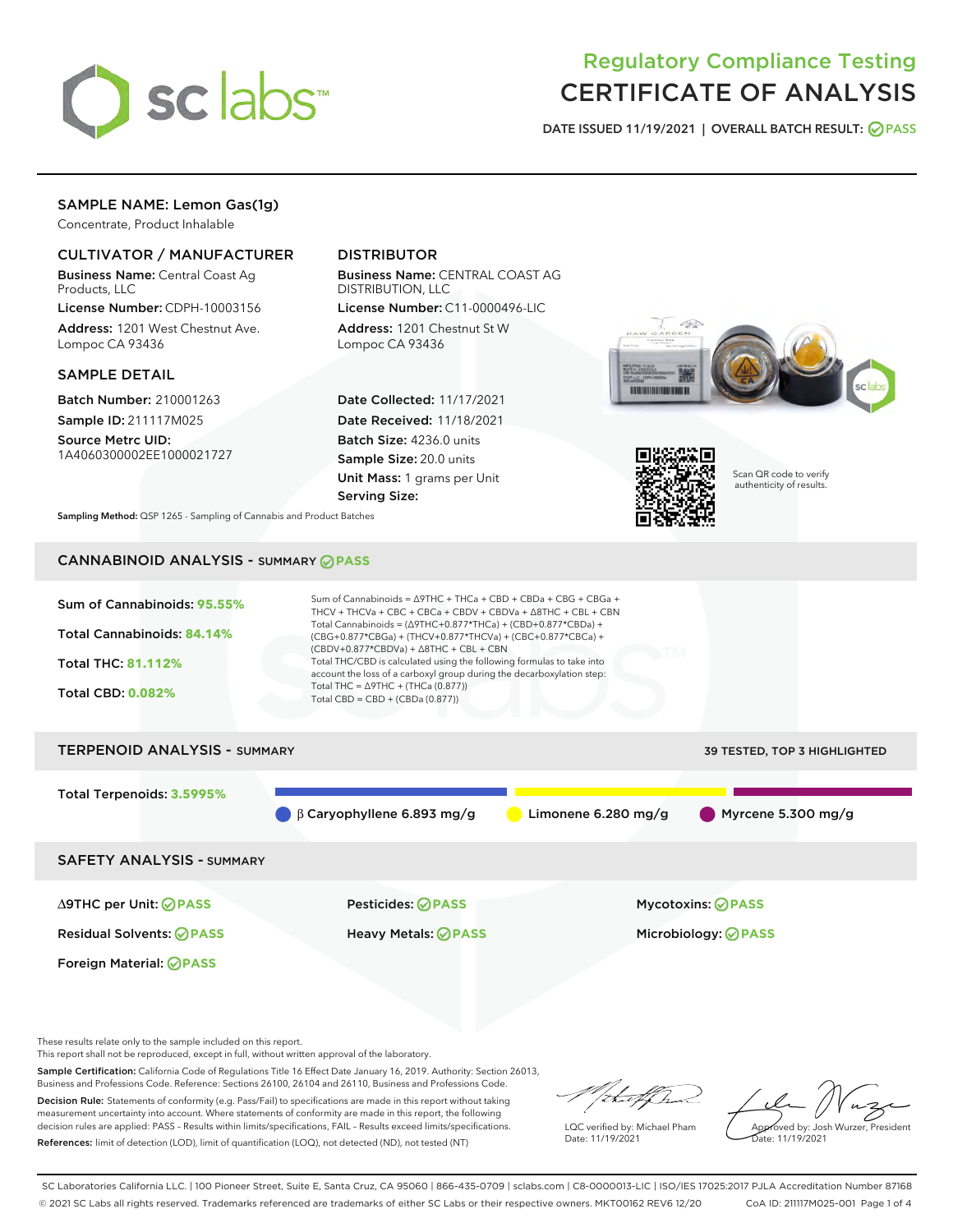



LEMON GAS(1G) | DATE ISSUED 11/19/2021 | OVERALL BATCH RESULT:  $\bigcirc$  PASS

### CANNABINOID TEST RESULTS - 11/18/2021 2 PASS

Tested by high-performance liquid chromatography with diode-array detection (HPLC-DAD). **Method:** QSP 1157 - Analysis of Cannabinoids by HPLC-DAD

#### TOTAL CANNABINOIDS: **84.14%**

Total Cannabinoids (Total THC) + (Total CBD) + (Total CBG) + (Total THCV) + (Total CBC) + (Total CBDV) + ∆8THC + CBL + CBN

TOTAL THC: **81.112%** Total THC (∆9THC+0.877\*THCa)

TOTAL CBD: **0.082%**

Total CBD (CBD+0.877\*CBDa)

TOTAL CBG: 2.17% Total CBG (CBG+0.877\*CBGa)

TOTAL THCV: 0.393% Total THCV (THCV+0.877\*THCVa)

TOTAL CBC: 0.381% Total CBC (CBC+0.877\*CBCa)

TOTAL CBDV: ND Total CBDV (CBDV+0.877\*CBDVa)

| <b>COMPOUND</b>            | LOD/LOQ<br>(mg/g) | <b>MEASUREMENT</b><br><b>UNCERTAINTY</b><br>(mg/g) | <b>RESULT</b><br>(mg/g) | <b>RESULT</b><br>(%) |
|----------------------------|-------------------|----------------------------------------------------|-------------------------|----------------------|
| <b>THCa</b>                | 0.05 / 0.14       | ±23.000                                            | 894.93                  | 89.493               |
| <b>A9THC</b>               | 0.06 / 0.26       | ±0.904                                             | 26.27                   | 2.627                |
| <b>CBGa</b>                | 0.1/0.2           | ±1.20                                              | 23.0                    | 2.30                 |
| <b>THCVa</b>               | 0.07/0.20         | ±0.214                                             | 4.48                    | 0.448                |
| <b>CBCa</b>                | 0.07/0.28         | ±0.212                                             | 4.34                    | 0.434                |
| <b>CBG</b>                 | 0.06/0.19         | ±0.059                                             | 1.51                    | 0.151                |
| <b>CBDa</b>                | 0.02/0.19         | ±0.027                                             | 0.93                    | 0.093                |
| $\triangle$ 8THC           | 0.1/0.4           | N/A                                                | <b>ND</b>               | <b>ND</b>            |
| <b>THCV</b>                | 0.1/0.2           | N/A                                                | <b>ND</b>               | <b>ND</b>            |
| <b>CBD</b>                 | 0.07/0.29         | N/A                                                | <b>ND</b>               | <b>ND</b>            |
| <b>CBDV</b>                | 0.04 / 0.15       | N/A                                                | <b>ND</b>               | <b>ND</b>            |
| <b>CBDVa</b>               | 0.03/0.53         | N/A                                                | <b>ND</b>               | <b>ND</b>            |
| <b>CBL</b>                 | 0.06 / 0.24       | N/A                                                | <b>ND</b>               | <b>ND</b>            |
| <b>CBN</b>                 | 0.1/0.3           | N/A                                                | <b>ND</b>               | <b>ND</b>            |
| <b>CBC</b>                 | 0.2 / 0.5         | N/A                                                | <b>ND</b>               | <b>ND</b>            |
| <b>SUM OF CANNABINOIDS</b> |                   |                                                    | 955.5 mg/g              | 95.55%               |

#### **UNIT MASS: 1 grams per Unit**

| ∆9THC per Unit                         | 1120 per-package limit | 26.27 mg/unit   | <b>PASS</b> |
|----------------------------------------|------------------------|-----------------|-------------|
| <b>Total THC per Unit</b>              |                        | 811.12 mg/unit  |             |
| <b>CBD per Unit</b>                    |                        | <b>ND</b>       |             |
| <b>Total CBD per Unit</b>              |                        | $0.82$ mg/unit  |             |
| <b>Sum of Cannabinoids</b><br>per Unit |                        | $955.5$ mg/unit |             |
| <b>Total Cannabinoids</b><br>per Unit  |                        | 841.4 mg/unit   |             |

| <b>COMPOUND</b>           | LOD/LOQ<br>(mg/g) | <b>MEASUREMENT</b><br>UNCERTAINTY<br>(mg/g) | <b>RESULT</b><br>(mg/g) | <b>RESULT</b><br>(%) |
|---------------------------|-------------------|---------------------------------------------|-------------------------|----------------------|
| $\beta$ Caryophyllene     | 0.004 / 0.012     | ±0.2454                                     | 6.893                   | 0.6893               |
| Limonene                  | 0.005 / 0.016     | ±0.0898                                     | 6.280                   | 0.6280               |
| <b>Myrcene</b>            | 0.008 / 0.025     | ±0.0684                                     | 5.300                   | 0.5300               |
| Terpinolene               | 0.008 / 0.026     | ±0.0943                                     | 4.600                   | 0.4600               |
| $\alpha$ Humulene         | 0.009/0.029       | ±0.0777                                     | 2.421                   | 0.2421               |
| Linalool                  | 0.009 / 0.032     | ±0.0580                                     | 1.525                   | 0.1525               |
| <b>Terpineol</b>          | 0.016 / 0.055     | ±0.0716                                     | 1.166                   | 0.1166               |
| $\alpha$ Bisabolol        | 0.008 / 0.026     | ±0.0544                                     | 1.019                   | 0.1019               |
| Ocimene                   | 0.011 / 0.038     | ±0.0325                                     | 1.011                   | 0.1011               |
| trans- $\beta$ -Farnesene | 0.008 / 0.025     | ±0.0337                                     | 0.948                   | 0.0948               |
| $\beta$ Pinene            | 0.004 / 0.014     | ±0.0108                                     | 0.935                   | 0.0935               |
| Fenchol                   | 0.010 / 0.034     | ±0.0298                                     | 0.770                   | 0.0770               |
| $\alpha$ Pinene           | 0.005 / 0.017     | ±0.0057                                     | 0.668                   | 0.0668               |
| Guaiol                    | 0.009 / 0.030     | ±0.0287                                     | 0.608                   | 0.0608               |
| Caryophyllene<br>Oxide    | 0.010 / 0.033     | ±0.0140                                     | 0.305                   | 0.0305               |
| <b>Nerolidol</b>          | 0.009 / 0.028     | ±0.0159                                     | 0.253                   | 0.0253               |
| <b>Borneol</b>            | 0.005 / 0.016     | ±0.0086                                     | 0.205                   | 0.0205               |
| Geraniol                  | 0.002 / 0.007     | ±0.0069                                     | 0.157                   | 0.0157               |
| $\alpha$ Phellandrene     | 0.006 / 0.020     | ±0.0018                                     | 0.129                   | 0.0129               |
| $\alpha$ Terpinene        | 0.005 / 0.017     | ±0.0018                                     | 0.124                   | 0.0124               |
| $\gamma$ Terpinene        | 0.006 / 0.018     | ±0.0021                                     | 0.124                   | 0.0124               |
| Camphene                  | 0.005 / 0.015     | ±0.0012                                     | 0.100                   | 0.0100               |
| 3 Carene                  | 0.005 / 0.018     | ±0.0014                                     | 0.100                   | 0.0100               |
| Citronellol               | 0.003 / 0.010     | ±0.0039                                     | 0.079                   | 0.0079               |
| Sabinene                  | 0.004 / 0.014     | ±0.0008                                     | 0.068                   | 0.0068               |
| Fenchone                  | 0.009 / 0.028     | ±0.0017                                     | 0.060                   | 0.0060               |
| Sabinene Hydrate          | 0.006 / 0.022     | ±0.0020                                     | 0.052                   | 0.0052               |
| Eucalyptol                | 0.006 / 0.018     | ±0.0009                                     | 0.035                   | 0.0035               |
| p-Cymene                  | 0.005 / 0.016     | ±0.0008                                     | 0.029                   | 0.0029               |
| Geranyl Acetate           | 0.004 / 0.014     | ±0.0008                                     | 0.019                   | 0.0019               |
| Nerol                     | 0.003 / 0.011     | ±0.0005                                     | 0.012                   | 0.0012               |
| (-)-Isopulegol            | 0.005 / 0.016     | N/A                                         | ND                      | ND                   |
| Camphor                   | 0.006 / 0.019     | N/A                                         | <b>ND</b>               | ND                   |
| Isoborneol                | 0.004 / 0.012     | N/A                                         | ND                      | ND                   |
| Menthol                   | 0.008 / 0.025     | N/A                                         | ND                      | ND                   |
| R-(+)-Pulegone            | 0.003 / 0.011     | N/A                                         | ND                      | ND                   |
| $\alpha$ Cedrene          | 0.005 / 0.016     | N/A                                         | ND                      | ND                   |
| Valencene                 | 0.009 / 0.030     | N/A                                         | ND                      | ND                   |
| Cedrol                    | 0.008 / 0.027     | N/A                                         | ND                      | ND                   |
| <b>TOTAL TERPENOIDS</b>   |                   |                                             | 35.995 mg/g             | 3.5995%              |

SC Laboratories California LLC. | 100 Pioneer Street, Suite E, Santa Cruz, CA 95060 | 866-435-0709 | sclabs.com | C8-0000013-LIC | ISO/IES 17025:2017 PJLA Accreditation Number 87168 © 2021 SC Labs all rights reserved. Trademarks referenced are trademarks of either SC Labs or their respective owners. MKT00162 REV6 12/20 CoA ID: 211117M025-001 Page 2 of 4

# TERPENOID TEST RESULTS - 11/19/2021

Terpene analysis utilizing gas chromatography-flame ionization detection (GC-FID). **Method:** QSP 1192 - Analysis of Terpenoids by GC-FID

MEASUREMENT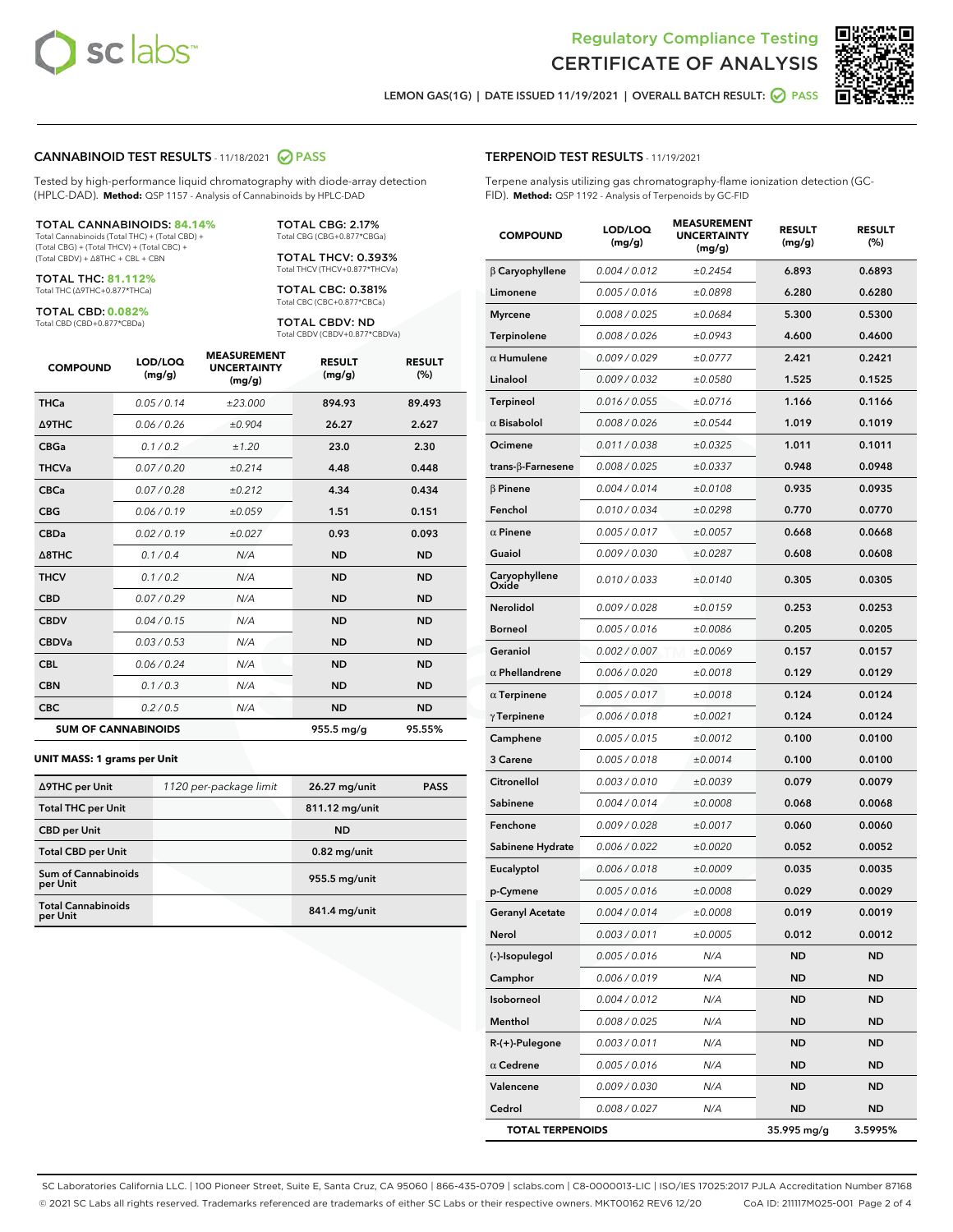



LEMON GAS(1G) | DATE ISSUED 11/19/2021 | OVERALL BATCH RESULT: 2 PASS

# CATEGORY 1 PESTICIDE TEST RESULTS - 11/18/2021 2 PASS

Pesticide and plant growth regulator analysis utilizing high-performance liquid chromatography-mass spectrometry (HPLC-MS) or gas chromatography-mass spectrometry (GC-MS). \*GC-MS utilized where indicated. **Method:** QSP 1212 - Analysis of Pesticides and Mycotoxins by LC-MS or QSP 1213 - Analysis of Pesticides by GC-MS

| 0.03 / 0.08<br>Aldicarb<br>$\ge$ LOD<br><b>ND</b><br><b>PASS</b><br>N/A<br>Carbofuran<br>0.02 / 0.05<br><b>ND</b><br><b>PASS</b><br>$\geq$ LOD<br>N/A<br>Chlordane*<br>0.03 / 0.08<br>N/A<br><b>ND</b><br><b>PASS</b><br>$\geq$ LOD<br>0.03/0.10<br><b>PASS</b><br>Chlorfenapyr*<br>$\geq$ LOD<br>N/A<br><b>ND</b><br>N/A<br>Chlorpyrifos<br>0.02 / 0.06<br><b>ND</b><br><b>PASS</b><br>$\ge$ LOD<br>0.02 / 0.07<br>N/A<br><b>PASS</b><br>Coumaphos<br>$>$ LOD<br><b>ND</b><br><b>Daminozide</b><br>0.02 / 0.07<br>$\ge$ LOD<br>N/A<br><b>ND</b><br><b>PASS</b><br><b>DDVP</b><br>0.03/0.09<br>N/A<br>$\ge$ LOD<br><b>ND</b><br><b>PASS</b><br>(Dichlorvos)<br>Dimethoate<br>0.03 / 0.08<br>$\ge$ LOD<br>N/A<br><b>ND</b><br><b>PASS</b><br>0.03/0.10<br><b>ND</b><br><b>PASS</b><br>Ethoprop(hos)<br>N/A<br>$\ge$ LOD<br>0.02 / 0.06<br>$\ge$ LOD<br>N/A<br><b>ND</b><br><b>PASS</b><br>Etofenprox<br>0.03 / 0.08<br><b>ND</b><br><b>PASS</b><br>Fenoxycarb<br>$\ge$ LOD<br>N/A<br>0.03/0.08<br>$\ge$ LOD<br>N/A<br><b>ND</b><br><b>PASS</b><br>Fipronil<br>Imazalil<br>0.02 / 0.06<br>$>$ LOD<br>N/A<br><b>ND</b><br><b>PASS</b><br>0.02 / 0.07<br><b>Methiocarb</b><br>$\ge$ LOD<br>N/A<br><b>ND</b><br><b>PASS</b><br>Methyl<br>0.03/0.10<br>N/A<br><b>ND</b><br><b>PASS</b><br>$\ge$ LOD<br>parathion<br>0.03/0.09<br>$>$ LOD<br>N/A<br><b>ND</b><br><b>PASS</b><br><b>Mevinphos</b><br>Paclobutrazol<br>0.02 / 0.05<br>$\ge$ LOD<br>N/A<br><b>ND</b><br><b>PASS</b><br>0.03/0.09<br>$>$ LOD<br>N/A<br><b>ND</b><br><b>PASS</b><br>Propoxur<br>0.03 / 0.08<br>N/A<br><b>ND</b><br><b>PASS</b><br>Spiroxamine<br>$\ge$ LOD<br>0.03/0.10<br>Thiacloprid<br>$\ge$ LOD<br>N/A<br><b>ND</b><br><b>PASS</b> | <b>COMPOUND</b> | LOD/LOQ<br>$(\mu g/g)$ | <b>ACTION</b><br><b>LIMIT</b><br>$(\mu g/g)$ | <b>MEASUREMENT</b><br><b>UNCERTAINTY</b><br>$(\mu g/g)$ | <b>RESULT</b><br>$(\mu g/g)$ | <b>RESULT</b> |
|------------------------------------------------------------------------------------------------------------------------------------------------------------------------------------------------------------------------------------------------------------------------------------------------------------------------------------------------------------------------------------------------------------------------------------------------------------------------------------------------------------------------------------------------------------------------------------------------------------------------------------------------------------------------------------------------------------------------------------------------------------------------------------------------------------------------------------------------------------------------------------------------------------------------------------------------------------------------------------------------------------------------------------------------------------------------------------------------------------------------------------------------------------------------------------------------------------------------------------------------------------------------------------------------------------------------------------------------------------------------------------------------------------------------------------------------------------------------------------------------------------------------------------------------------------------------------------------------------------------------------------------------------------------------------------------------------------|-----------------|------------------------|----------------------------------------------|---------------------------------------------------------|------------------------------|---------------|
|                                                                                                                                                                                                                                                                                                                                                                                                                                                                                                                                                                                                                                                                                                                                                                                                                                                                                                                                                                                                                                                                                                                                                                                                                                                                                                                                                                                                                                                                                                                                                                                                                                                                                                            |                 |                        |                                              |                                                         |                              |               |
|                                                                                                                                                                                                                                                                                                                                                                                                                                                                                                                                                                                                                                                                                                                                                                                                                                                                                                                                                                                                                                                                                                                                                                                                                                                                                                                                                                                                                                                                                                                                                                                                                                                                                                            |                 |                        |                                              |                                                         |                              |               |
|                                                                                                                                                                                                                                                                                                                                                                                                                                                                                                                                                                                                                                                                                                                                                                                                                                                                                                                                                                                                                                                                                                                                                                                                                                                                                                                                                                                                                                                                                                                                                                                                                                                                                                            |                 |                        |                                              |                                                         |                              |               |
|                                                                                                                                                                                                                                                                                                                                                                                                                                                                                                                                                                                                                                                                                                                                                                                                                                                                                                                                                                                                                                                                                                                                                                                                                                                                                                                                                                                                                                                                                                                                                                                                                                                                                                            |                 |                        |                                              |                                                         |                              |               |
|                                                                                                                                                                                                                                                                                                                                                                                                                                                                                                                                                                                                                                                                                                                                                                                                                                                                                                                                                                                                                                                                                                                                                                                                                                                                                                                                                                                                                                                                                                                                                                                                                                                                                                            |                 |                        |                                              |                                                         |                              |               |
|                                                                                                                                                                                                                                                                                                                                                                                                                                                                                                                                                                                                                                                                                                                                                                                                                                                                                                                                                                                                                                                                                                                                                                                                                                                                                                                                                                                                                                                                                                                                                                                                                                                                                                            |                 |                        |                                              |                                                         |                              |               |
|                                                                                                                                                                                                                                                                                                                                                                                                                                                                                                                                                                                                                                                                                                                                                                                                                                                                                                                                                                                                                                                                                                                                                                                                                                                                                                                                                                                                                                                                                                                                                                                                                                                                                                            |                 |                        |                                              |                                                         |                              |               |
|                                                                                                                                                                                                                                                                                                                                                                                                                                                                                                                                                                                                                                                                                                                                                                                                                                                                                                                                                                                                                                                                                                                                                                                                                                                                                                                                                                                                                                                                                                                                                                                                                                                                                                            |                 |                        |                                              |                                                         |                              |               |
|                                                                                                                                                                                                                                                                                                                                                                                                                                                                                                                                                                                                                                                                                                                                                                                                                                                                                                                                                                                                                                                                                                                                                                                                                                                                                                                                                                                                                                                                                                                                                                                                                                                                                                            |                 |                        |                                              |                                                         |                              |               |
|                                                                                                                                                                                                                                                                                                                                                                                                                                                                                                                                                                                                                                                                                                                                                                                                                                                                                                                                                                                                                                                                                                                                                                                                                                                                                                                                                                                                                                                                                                                                                                                                                                                                                                            |                 |                        |                                              |                                                         |                              |               |
|                                                                                                                                                                                                                                                                                                                                                                                                                                                                                                                                                                                                                                                                                                                                                                                                                                                                                                                                                                                                                                                                                                                                                                                                                                                                                                                                                                                                                                                                                                                                                                                                                                                                                                            |                 |                        |                                              |                                                         |                              |               |
|                                                                                                                                                                                                                                                                                                                                                                                                                                                                                                                                                                                                                                                                                                                                                                                                                                                                                                                                                                                                                                                                                                                                                                                                                                                                                                                                                                                                                                                                                                                                                                                                                                                                                                            |                 |                        |                                              |                                                         |                              |               |
|                                                                                                                                                                                                                                                                                                                                                                                                                                                                                                                                                                                                                                                                                                                                                                                                                                                                                                                                                                                                                                                                                                                                                                                                                                                                                                                                                                                                                                                                                                                                                                                                                                                                                                            |                 |                        |                                              |                                                         |                              |               |
|                                                                                                                                                                                                                                                                                                                                                                                                                                                                                                                                                                                                                                                                                                                                                                                                                                                                                                                                                                                                                                                                                                                                                                                                                                                                                                                                                                                                                                                                                                                                                                                                                                                                                                            |                 |                        |                                              |                                                         |                              |               |
|                                                                                                                                                                                                                                                                                                                                                                                                                                                                                                                                                                                                                                                                                                                                                                                                                                                                                                                                                                                                                                                                                                                                                                                                                                                                                                                                                                                                                                                                                                                                                                                                                                                                                                            |                 |                        |                                              |                                                         |                              |               |
|                                                                                                                                                                                                                                                                                                                                                                                                                                                                                                                                                                                                                                                                                                                                                                                                                                                                                                                                                                                                                                                                                                                                                                                                                                                                                                                                                                                                                                                                                                                                                                                                                                                                                                            |                 |                        |                                              |                                                         |                              |               |
|                                                                                                                                                                                                                                                                                                                                                                                                                                                                                                                                                                                                                                                                                                                                                                                                                                                                                                                                                                                                                                                                                                                                                                                                                                                                                                                                                                                                                                                                                                                                                                                                                                                                                                            |                 |                        |                                              |                                                         |                              |               |
|                                                                                                                                                                                                                                                                                                                                                                                                                                                                                                                                                                                                                                                                                                                                                                                                                                                                                                                                                                                                                                                                                                                                                                                                                                                                                                                                                                                                                                                                                                                                                                                                                                                                                                            |                 |                        |                                              |                                                         |                              |               |
|                                                                                                                                                                                                                                                                                                                                                                                                                                                                                                                                                                                                                                                                                                                                                                                                                                                                                                                                                                                                                                                                                                                                                                                                                                                                                                                                                                                                                                                                                                                                                                                                                                                                                                            |                 |                        |                                              |                                                         |                              |               |
|                                                                                                                                                                                                                                                                                                                                                                                                                                                                                                                                                                                                                                                                                                                                                                                                                                                                                                                                                                                                                                                                                                                                                                                                                                                                                                                                                                                                                                                                                                                                                                                                                                                                                                            |                 |                        |                                              |                                                         |                              |               |
|                                                                                                                                                                                                                                                                                                                                                                                                                                                                                                                                                                                                                                                                                                                                                                                                                                                                                                                                                                                                                                                                                                                                                                                                                                                                                                                                                                                                                                                                                                                                                                                                                                                                                                            |                 |                        |                                              |                                                         |                              |               |

# CATEGORY 2 PESTICIDE TEST RESULTS - 11/18/2021 @ PASS

| <b>COMPOUND</b>          | LOD/LOO<br>$(\mu g/g)$ | <b>ACTION</b><br>LIMIT<br>$(\mu g/g)$ | <b>MEASUREMENT</b><br><b>UNCERTAINTY</b><br>$(\mu g/g)$ | <b>RESULT</b><br>$(\mu g/g)$ | <b>RESULT</b> |
|--------------------------|------------------------|---------------------------------------|---------------------------------------------------------|------------------------------|---------------|
| Abamectin                | 0.03/0.10              | 0.1                                   | N/A                                                     | <b>ND</b>                    | <b>PASS</b>   |
| Acephate                 | 0.02/0.07              | 0.1                                   | N/A                                                     | <b>ND</b>                    | <b>PASS</b>   |
| Acequinocyl              | 0.02/0.07              | 0.1                                   | N/A                                                     | <b>ND</b>                    | <b>PASS</b>   |
| Acetamiprid              | 0.02/0.05              | 0.1                                   | N/A                                                     | <b>ND</b>                    | <b>PASS</b>   |
| Azoxystrobin             | 0.02/0.07              | 0.1                                   | N/A                                                     | <b>ND</b>                    | <b>PASS</b>   |
| <b>Bifenazate</b>        | 0.01/0.04              | 0.1                                   | N/A                                                     | <b>ND</b>                    | <b>PASS</b>   |
| <b>Bifenthrin</b>        | 0.02 / 0.05            | 3                                     | N/A                                                     | <b>ND</b>                    | <b>PASS</b>   |
| <b>Boscalid</b>          | 0.03/0.09              | 0.1                                   | N/A                                                     | <b>ND</b>                    | <b>PASS</b>   |
| Captan                   | 0.19/0.57              | 0.7                                   | N/A                                                     | <b>ND</b>                    | <b>PASS</b>   |
| Carbaryl                 | 0.02/0.06              | 0.5                                   | N/A                                                     | <b>ND</b>                    | <b>PASS</b>   |
| Chlorantranilip-<br>role | 0.04/0.12              | 10                                    | N/A                                                     | <b>ND</b>                    | <b>PASS</b>   |
| Clofentezine             | 0.03/0.09              | 0.1                                   | N/A                                                     | <b>ND</b>                    | <b>PASS</b>   |

| <b>COMPOUND</b>               | LOD/LOQ<br>(µg/g) | <b>ACTION</b><br><b>LIMIT</b><br>(µg/g) | <b>MEASUREMENT</b><br><b>UNCERTAINTY</b><br>$(\mu g/g)$ | <b>RESULT</b><br>(µg/g) | <b>RESULT</b> |
|-------------------------------|-------------------|-----------------------------------------|---------------------------------------------------------|-------------------------|---------------|
| Cyfluthrin                    | 0.12 / 0.38       | $\overline{c}$                          | N/A                                                     | <b>ND</b>               | <b>PASS</b>   |
| Cypermethrin                  | 0.11 / 0.32       | $\mathcal{I}$                           | N/A                                                     | <b>ND</b>               | <b>PASS</b>   |
| <b>Diazinon</b>               | 0.02 / 0.05       | 0.1                                     | N/A                                                     | <b>ND</b>               | <b>PASS</b>   |
| Dimethomorph                  | 0.03 / 0.09       | 2                                       | N/A                                                     | <b>ND</b>               | <b>PASS</b>   |
| Etoxazole                     | 0.02 / 0.06       | 0.1                                     | N/A                                                     | <b>ND</b>               | <b>PASS</b>   |
| Fenhexamid                    | 0.03 / 0.09       | 0.1                                     | N/A                                                     | <b>ND</b>               | <b>PASS</b>   |
| Fenpyroximate                 | 0.02 / 0.06       | 0.1                                     | N/A                                                     | <b>ND</b>               | <b>PASS</b>   |
| Flonicamid                    | 0.03 / 0.10       | 0.1                                     | N/A                                                     | <b>ND</b>               | <b>PASS</b>   |
| Fludioxonil                   | 0.03/0.10         | 0.1                                     | N/A                                                     | <b>ND</b>               | <b>PASS</b>   |
| Hexythiazox                   | 0.02 / 0.07       | 0.1                                     | N/A                                                     | <b>ND</b>               | <b>PASS</b>   |
| Imidacloprid                  | 0.04 / 0.11       | 5                                       | N/A                                                     | <b>ND</b>               | <b>PASS</b>   |
| Kresoxim-methyl               | 0.02 / 0.07       | 0.1                                     | N/A                                                     | <b>ND</b>               | <b>PASS</b>   |
| <b>Malathion</b>              | 0.03 / 0.09       | 0.5                                     | N/A                                                     | <b>ND</b>               | <b>PASS</b>   |
| Metalaxyl                     | 0.02 / 0.07       | $\overline{c}$                          | N/A                                                     | <b>ND</b>               | <b>PASS</b>   |
| Methomyl                      | 0.03 / 0.10       | 1                                       | N/A                                                     | <b>ND</b>               | <b>PASS</b>   |
| Myclobutanil                  | 0.03 / 0.09       | 0.1                                     | N/A                                                     | <b>ND</b>               | <b>PASS</b>   |
| Naled                         | 0.02 / 0.07       | 0.1                                     | N/A                                                     | <b>ND</b>               | <b>PASS</b>   |
| Oxamyl                        | 0.04 / 0.11       | 0.5                                     | N/A                                                     | <b>ND</b>               | <b>PASS</b>   |
| Pentachloronitro-<br>benzene* | 0.03 / 0.09       | 0.1                                     | N/A                                                     | <b>ND</b>               | <b>PASS</b>   |
| Permethrin                    | 0.04 / 0.12       | 0.5                                     | N/A                                                     | <b>ND</b>               | <b>PASS</b>   |
| Phosmet                       | 0.03 / 0.10       | 0.1                                     | N/A                                                     | <b>ND</b>               | <b>PASS</b>   |
| Piperonylbu-<br>toxide        | 0.02 / 0.07       | 3                                       | N/A                                                     | <b>ND</b>               | <b>PASS</b>   |
| Prallethrin                   | 0.03 / 0.08       | 0.1                                     | N/A                                                     | <b>ND</b>               | <b>PASS</b>   |
| Propiconazole                 | 0.02 / 0.07       | 0.1                                     | N/A                                                     | <b>ND</b>               | <b>PASS</b>   |
| Pyrethrins                    | 0.04 / 0.12       | 0.5                                     | N/A                                                     | <b>ND</b>               | <b>PASS</b>   |
| Pyridaben                     | 0.02 / 0.07       | 0.1                                     | N/A                                                     | <b>ND</b>               | <b>PASS</b>   |
| Spinetoram                    | 0.02 / 0.07       | 0.1                                     | N/A                                                     | <b>ND</b>               | <b>PASS</b>   |
| Spinosad                      | 0.02 / 0.07       | 0.1                                     | N/A                                                     | <b>ND</b>               | <b>PASS</b>   |
| Spiromesifen                  | 0.02 / 0.05       | 0.1                                     | N/A                                                     | <b>ND</b>               | <b>PASS</b>   |
| Spirotetramat                 | 0.02 / 0.06       | 0.1                                     | N/A                                                     | <b>ND</b>               | <b>PASS</b>   |
| Tebuconazole                  | 0.02 / 0.07       | 0.1                                     | N/A                                                     | <b>ND</b>               | <b>PASS</b>   |
| Thiamethoxam                  | 0.03 / 0.10       | 5                                       | N/A                                                     | <b>ND</b>               | <b>PASS</b>   |
| Trifloxystrobin               | 0.03 / 0.08       | 0.1                                     | N/A                                                     | <b>ND</b>               | <b>PASS</b>   |

SC Laboratories California LLC. | 100 Pioneer Street, Suite E, Santa Cruz, CA 95060 | 866-435-0709 | sclabs.com | C8-0000013-LIC | ISO/IES 17025:2017 PJLA Accreditation Number 87168 © 2021 SC Labs all rights reserved. Trademarks referenced are trademarks of either SC Labs or their respective owners. MKT00162 REV6 12/20 CoA ID: 211117M025-001 Page 3 of 4